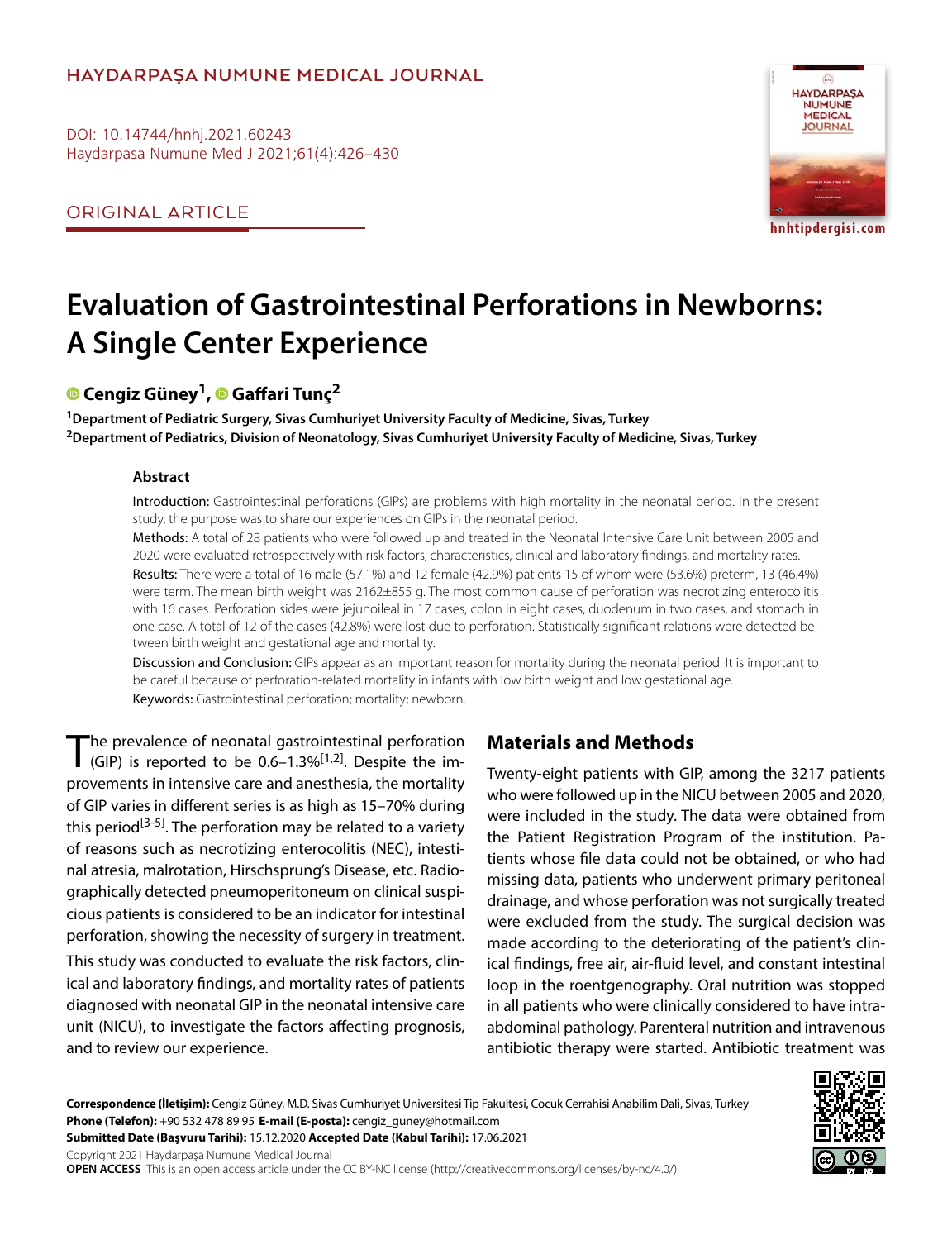revised according to the response and culture analysis results of the patient. The diagnosis of perforation was based on the presence of pneumoperitoneum on X-ray and/or operative findings. This study was approved by the Local Ethics Committee (2020-11/26).

Patients data were retrospectively evaluated and recorded in terms of gender, gestational week, type of birth, birth weight, APGAR score, need for resuscitation in the delivery room, need for respiratory support, graphical findings, presence of anomalies, causes of perforation, side of perforation, laboratory findings, and mortality.

The patients were classified by gestational week and also birth weight. According to the gestational week, the cases were divided into two groups; Group A (n=6) consisted of patients born under 32 weeks, and Group B (n=22) consisted of patients born at 32 weeks or more. According to the birth weight, the cases were divided into four groups. Those with a birth weight below 1000 g were classified as Group 1, 1000–1500 g Group 2, those between 1500 and 2500 g as Group 3, and those above 2500 g were classified as Group 4.

#### **Statistical Analysis**

Statistical analysis was performed using the SPSS version

of the variables with the normal distribution were carried out using the Shapiro-Wilk Test. The Pearson's Chi-square and the Fisher Exact tests were used for comparisons of the categorical variables. Statistical analysis was performed between dependent variables and independent variables using binary logistic regression. The values for all parameters were expressed as mean ± standard deviation, and a p<0.05 was considered indicative of statistical significance.

#### **Results**

A total of 28 neonates with GIP, 12 girls (42.9%) and 16 boys (57.1%), whose weights varied between 910 and 3550 g (mean 2162±855 g) were evaluated retrospectively. Gestational weeks were between 26 and 40 weeks. Among these cases, 64.3% were born with cesarean delivery and 35.7% were born with normal vaginal birth. Mothers' mean age was 29.6±6 years, and 8 mothers were nulliparous (28.6%), 20 mothers (71.4%) were multiparous. A total of 14 neonates (50%) underwent resuscitation in the delivery room. Respiratory support (Mechanical ventilation, Positive Pressure Ventilation, Hood or Nasal Oxygen) was needed in 17 cases (60.7%). A total of 15 of the cases with a median gestational week of 35.5 weeks (53.6%) were preterm, 13 (46.4%) were term (Table 1).

|                                     |                                     | <b>Gestational Age</b>        | <b>Birth Weight</b>    |                                     |                              |                      |
|-------------------------------------|-------------------------------------|-------------------------------|------------------------|-------------------------------------|------------------------------|----------------------|
|                                     | <b>Group A</b><br>$(<$ 32 weeks $)$ | <b>Group B</b><br>(≥32 weeks) | Group 1<br>( < 1000 g) | <b>Group 2</b><br>$(1000 - 1500 g)$ | Group 3<br>$(1500 - 2500 g)$ | Group 4<br>(≥2500 g) |
| n(%)                                | 6(21.4)                             | 22 (78.6)                     | 3(10.7)                | 5(17.9)                             | 10(35.7)                     | 10(35.7)             |
| Female/Male                         | 2/4                                 | 10/12                         | 0/3                    | 3/2                                 | 4/6                          | 5/5                  |
| Gestational age (weeks), mean±SD    | $27.5 \pm 1$                        | $36.2 \pm 2.4$                | $28.5 \pm 3.87$        | $29.1 \pm 2.24$                     | $35.4 \pm 2.83$              | 37.7±0.67            |
| Birth weight (g), mean±SD           | $1084 \pm 153$                      | 2455±716                      | $951 + 37$             | $1152 + 121$                        | $2071 + 210$                 | $3121 \pm 243$       |
| Hospitalization time, days, mean±SD | $1\pm00$                            | $2.4 + 2.7$                   | $1.3 \pm 0.57$         | $1\pm00$                            | $1\pm00$                     | $4 + 3.43$           |
| Operation time, days, mean±SD       | $15.6 + 9.89$                       | $8.09 \pm 7.13$               | $13.3 \pm 14.97$       | $17.6 + 9.31$                       | $6.9 + 4.50$                 | $7.5 \pm 6.43$       |
| Perforation cause                   |                                     |                               |                        |                                     |                              |                      |
| <b>NEC</b>                          | 5(83.3%)                            | 11 (50%)                      | $2(66.6\%)$            | 5 (100%)                            | 5 (50%)                      | 4 (40%)              |
| <b>NonNEC</b>                       | 1(16.7%)                            | 11 (50%)                      | $1(33.4\%)$            | $0(0\%)$                            | 5 (50%)                      | $6(60\%)$            |
| Perforation area                    |                                     |                               |                        |                                     |                              |                      |
| Stomach                             | $\mathbf{0}$                        |                               | $\Omega$               | $\Omega$                            |                              | $\Omega$             |
| Duodenum                            | $\mathbf{0}$                        | 2                             | $\Omega$               | 0                                   | $\overline{2}$               |                      |
| Jejunoileal                         | 4                                   | 13                            | 2                      | 3                                   | 5                            |                      |
| Colon                               | $\mathcal{P}$                       | 6                             |                        | $\overline{2}$                      | $\mathfrak{D}$               | $\Omega$             |
| Length of stay, days, mean±SD       | $27.5 \pm 12.6$                     | $38.5 \pm 30.9$               | 32±19.28               | $24.2 + 9.23$                       | $39.1 \pm 18.7$              | $40.6 + 42.7$        |
| Result                              |                                     |                               |                        |                                     |                              |                      |
| Discharge                           |                                     | 15                            | 0                      |                                     | 7                            | 8                    |
| Death                               | 5                                   | $\overline{7}$                | 3                      | 4                                   | 3                            | 2                    |

NICU: Neonatal intensive care unit; NEC: Necrotizing enterocolitis; Non-NEC: Non-Necrotizing enterocolitis; SD: Standard deviation.

23.0 for Windows (SPSS, Inc., Chicago, IL, USA). Comparisons

**Table 1.** Characteristics of cases according to gestational age and birth weight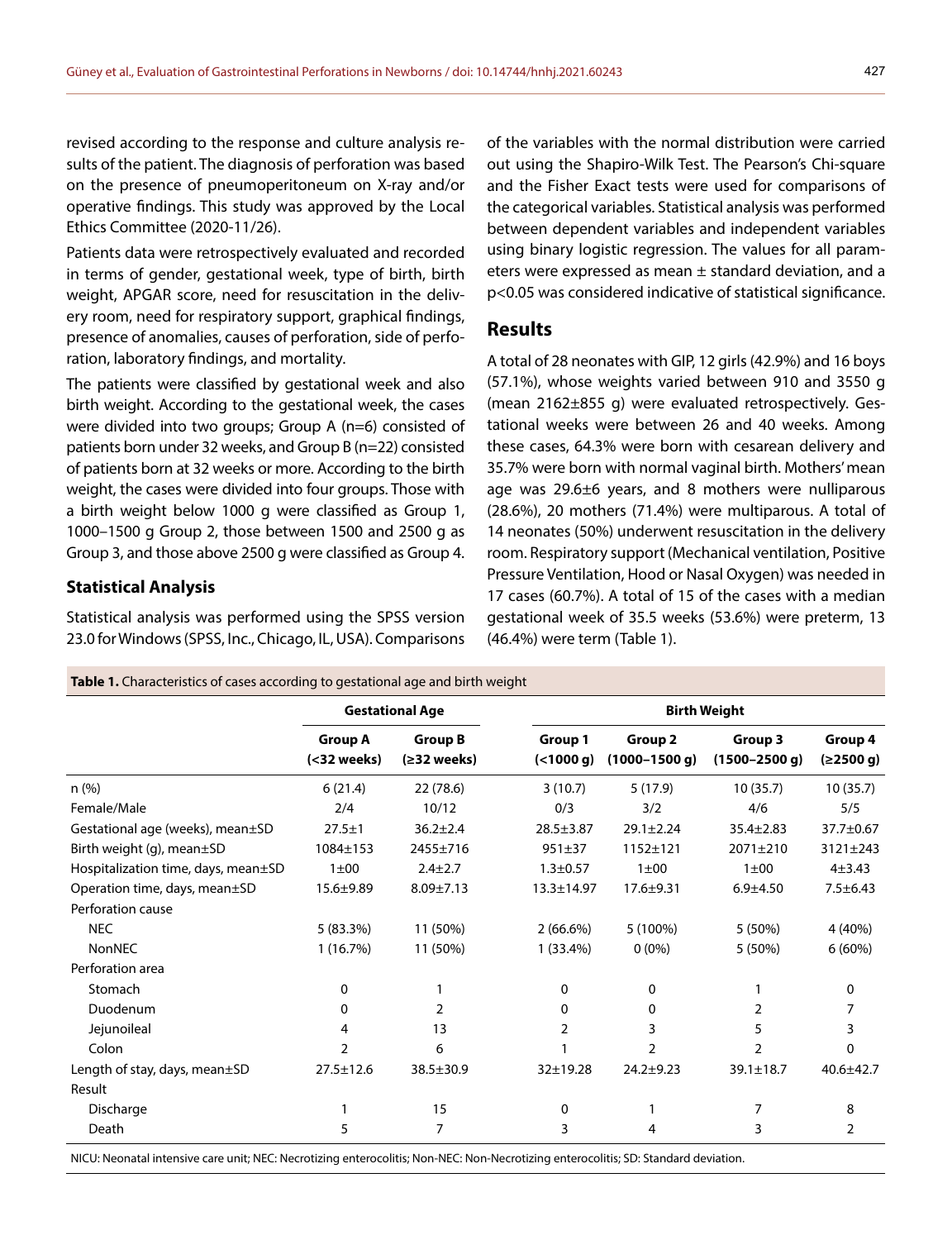When we classified them according to birth weight, there is six patients in Group A (Gestational week <32 weeks) and 22 patients in Group B (Gestational week ≥32). Group 1 consisted of 3 patients (10,7%) and 2 of them died with a diagnosis of NEC and one with a diagnosis of spontaneous intestinal perforation (SIP). Five cases (17.9%) were followed up due to NEC in Group 2 and 4 cases died. Three of 10 cases (35,7%) died in group 3 and the reasons for perforation were NEC in two patients and duodenal atresia in one case. Two of 10 cases (35.7%) died in Group 4. These two cases were diagnosed with Type 3B jejunoileal atresia (Table 1).

A total of 13 cases (46.4%) had additional anomalies, and 15 (53.6%) did not have any anomalies. Duodenal Atresia was detected in three cases, Hirschsprung's Disease was detected in 2 cases. The other anomalies were ileal atresia, malrotation, colonic atresia, cystic fibrosis, renal agenesia, hepatosplenomegaly, hydrocephalus, and syndromic appearance.

Abdominal distension was the first finding in 82.1% of the cases, and bile-vomiting and inability to defecate were the first findings in only 5 cases. Surgery was decided according to the direct X-ray and clinical conditions of all patients. Free air was detected in 84.3% of the cases with X-ray; airfluid level, gas-free abdomen, and constant dilated intestinal loop were found in the other cases.

The mean ages of surgery, mortality, and discharge of the cases were  $9.7\pm8.23$  (1-30) days, 12 $\pm$ 10.2 (1-30) days, and

7.9±6.03 (2–24) days, respectively. The mean length of stay in the hospital was 36.2±28.2 (2–127) days. This period was 29.4±19.4 (2–74) days in cases that died, and 41.3±32.9 (3– 127) days in discharged cases. Ileal perforation was detected in 15 of the cases, colonic in eight, jejunal in two, duodenal in two, and gastric perforation in one case (Table 2).

A statistically significant relation was detected between gestational week and mortality (p=0.024), the mortality rates were 83.3% in Group A and 31.8% in Group B. Similarly, birth weight and mortality were determined, and the mortality rate increased as birth weight decreased (p=0.02).

A Logistic regression analysis was carried out with mortality as the dependent variables, and birth weight, gestational week, maternal age, parity, APGAR score, causes of perforation, and side of perforation as the independent variables. It was demonstrated that mortality in the neonate with GIP was significantly related to the birth weight (p<0.05).

No statistically significant relations were found between mortality and route of delivery, cardiopulmonary resuscitation, respiratory support, resuscitation in the delivery room, parity, Apgar score, hemoglobin value, platelet count, c-reactive protein value, blood culture, cause of perforation, side of perforation (p>0.05).

## **Discussion**

Respiratory Distress Syndrome and prematurity are the first reason among the causes of death in NICU. The other reasons are sepsis, congenital anomalies, and perinatal as-

| <b>Table 2.</b> Characteristics of cases according to discharged and mortality |                   |                   |                   |  |  |  |
|--------------------------------------------------------------------------------|-------------------|-------------------|-------------------|--|--|--|
|                                                                                | <b>Discharge</b>  | <b>Mortality</b>  | Total (n)         |  |  |  |
| (n)                                                                            | 16                | 12                | 28                |  |  |  |
| Female/Male                                                                    | 8/8               | 4/8               | 12/16             |  |  |  |
| Gestational age (weeks), mean±SD                                               | $35.7 \pm 2.90$   | $32.5 \pm 5.16$   | 34.36±4.25        |  |  |  |
| Birth weight (g), mean $\pm$ SD                                                | $2503 + 675$      | 1707±882          | 2162±855          |  |  |  |
| Hospitalization time, days, mean±SD                                            | $2.81 \pm 3.08$   | $1.16 \pm 0.38$   | $2.1 + 2.45$      |  |  |  |
| Operation time, days, mean±SD                                                  | $7.93 \pm 6.03$   | $12.08 \pm 10.29$ | $9.71 \pm 8.23$   |  |  |  |
| Perforation cause                                                              |                   |                   |                   |  |  |  |
| <b>NEC</b>                                                                     | 8                 | 8                 | 16                |  |  |  |
| Non-NEC                                                                        | 8                 | 4                 | 12                |  |  |  |
| Perforation side                                                               |                   |                   |                   |  |  |  |
| Stomach                                                                        |                   | 0                 | 1                 |  |  |  |
| Duodenum                                                                       |                   |                   | $\mathcal{P}$     |  |  |  |
| Jejunoileal                                                                    | 10                | 7                 | 17                |  |  |  |
| Colon                                                                          | 4                 | 4                 | 8                 |  |  |  |
| Length of stay, days, mean $\pm$ SD                                            | $41.31 \pm 32.97$ | $29.41 \pm 19.71$ | $36.21 \pm 28.25$ |  |  |  |

NICU: Neonatal intensive care unit; NEC: Necrotizing enterocolitis; Non-NEC: Non-Necrotizing enterocolitis; SD: Standard deviation.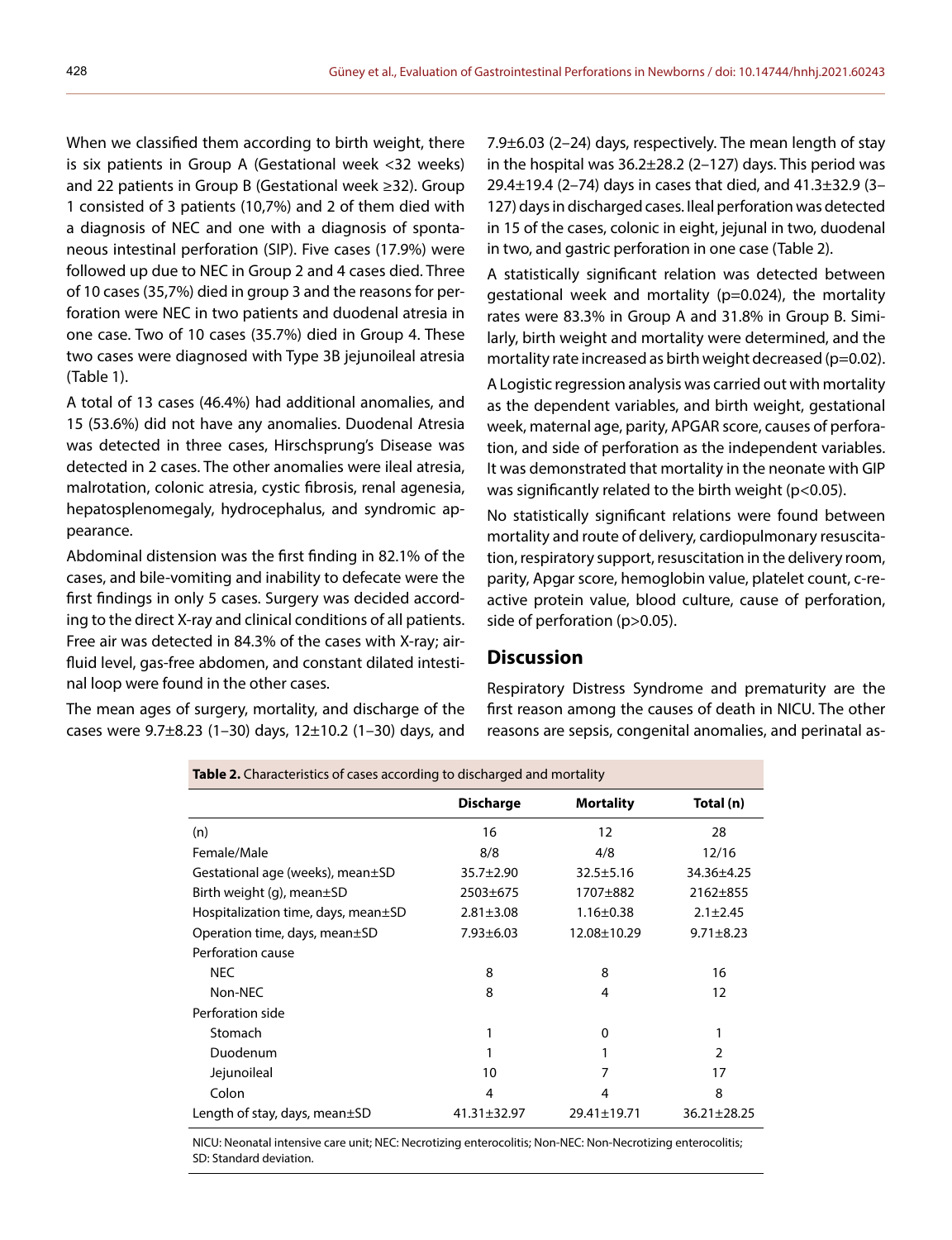phyxia. Despite the improvements in neonatal care (ventilator management, antibiotics, and other medications, operations, and anesthesia e.g), GIPs still emerge as a serious problem with a high mortality rate  $(15-70%)^{[3-5]}$  by causing sepsis, though it has a low incidence as a  $0.6-1.3\%$ <sup>[1-2]</sup>.

Mechanical obstructions were the most important cause of GIP until the 1960s. Because of the advanced supportive care in NICU and correspondingly increases in the survival rates of premature and extremely low birth weight infants, NEC became the most common cause of intestinal perforation in neonates<sup>[4,6,7]</sup>. Mechanical ventilation, distal gastrointestinal obstructions, Hirschsprung's Disease, SIP, and iatrogenic traumas were also observed to be less common causes.

The neonatal GIP frequency was 0.87% in our study. In terms of the etiology, 16 cases (57.1%) had NEC, 9 (32.2%) cases had mechanical obstruction (duodenal atresia, jejunoileal atresia, volvulus). The other three cases were ventriculoperitoneal shunt, Hirschsprung disease, and SIP. Although meconium ileus was found to have roles between 10% and 12.5% in GIP etiology in the literature, we did not detect in our series<sup>[6,8]</sup>.

In the physical examination, in addition to the symptoms of ileus (abdominal distension, biliary vomiting, failure to pass stool), erythema, and a palpable mass in the abdominal wall can be detected<sup>[9]</sup>. Abdominal distension was detected in 82.1% of our cases, other accompanying findings were bile-vomiting and failure to pass meconium.

GIP is diagnosed after clinical suspicion with imaging methods. Standing direct abdominal or lateral decubitus radiographs allow intraperitoneal free air to be detected. Abdominal radiography was performed to evaluate GIP in our clinic, and free air was detected under the diaphragm in 18 cases (64.3%), though it may not be presented in cases with GIP. Singh et al.<sup>[10]</sup> detected pneumoperitoneum in 63% of their cases, and Saraç et al.<sup>[11]</sup> in 87% of their cases. Pneumoperitoneum was not detected in 10 of our cases, and there were constant dilate intestinal loop, air-fluid level, and gas-free abdominal graphic findings.

The mortality of patients with GIP in the neonatal period was 42.9% in our series. NEC was the most common reason for the died (67%). The relation between the side of perforation and mortality is not clear. Neonatal colonic perforation is rarely seen in this period with high mortality. Tan et al.<sup>[12]</sup> and St-Vil et al.<sup>[6]</sup> reported mortality as 19% and 40%, respectively. They also reported that the mortality rate was less in small intestine perforations, and showed that the survival rates were 82% and 91%. In our series, the mortality of

patients with colon perforation was 50% (4/8), jejunoileal perforations was 41% (7/17). The higher rates may be related to the low number of cases, having severe additional anomalies, and/or low birth weights. Additional anomalies were detected in 8 cases with jejunoileal perforation, and 4 of them died. The birth weight of 4 of the cases with jejunoileal perforation, who also died, was 1500 g and below. The frequency of gastric perforations constitutes 7% of all perforations in the neonatal period<sup>[13]</sup>. In our series, gastric perforation was detected in one case with duodenal atresia, and the patient was discharged without any problems.

GIP-related NEC is seen more likely in low birth weight patients<sup>[14-16]</sup>. A total of 16 of our cases were diagnosed with NEC; 8 (50%) of whom died, and 5 were infants with low birth weights.

The risk of NEC, the probability of surgical intervention, and mortality rate increase in infants with the low birth week[17]. In our series, a total of 5 out of 6 infants with 31 weeks and earlier died; three cases had jejunoileal perforation, and two cases had colonic perforation.

# **Conclusion**

In conclusion, NEC is currently the most important cause of neonatal GIP etiology. The prognosis of the cases is related to the gestational week, birth weight, and having additional congenital anomalies. Patients diagnosed with NEC should be followed in terms of perforation. When perforation is suspected, laparotomy should be performed without delay. Delaying the premature birth of infants with low birth weights can be able to provide preventable pathologies like NEC; perforation and mortality will be reduced, and survival will be increased.

**Ethics Committee Approval:** This study was approved by the Local Ethics Committee (2020-11/26).

**Peer-review:** Externally peer-reviewed.

**Authorship Contributions:** Concept: C.G.; Design: C.G.; Data Collection or Processing: G.T.; Analysis or Interpretation: G.T.; Literature Search: C.G., G.T.; Writing: C.G., G.T.

**Conflict of Interest:** None declared.

**Financial Disclosure:** The authors declared that this study received no financial support.

#### **References**

- 1. Lee DK, Shim SY, Cho SJ, Park EA, Lee SW. Comparison of gastric and other bowel perforations in preterm infants: A review of 20 years' experience in a single institution. Korean J Pediatr 2015;58:288–93. [CrossRef]
- 2. Calisti A, Perrelli L, Nanni L, Vallasciani S, D'Urzo C, Molle P, et al.